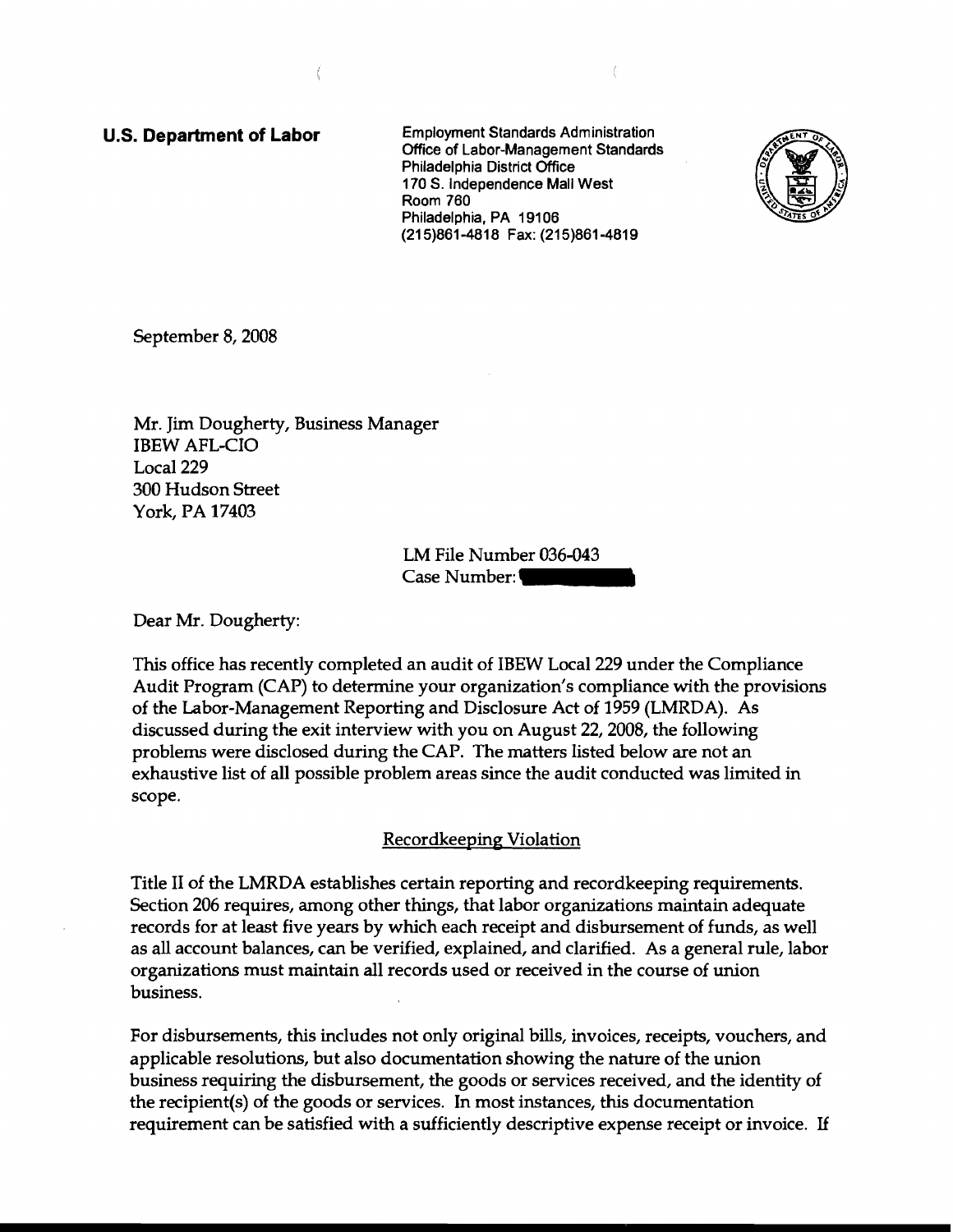Mr. Jim Dougherty September 8, 2008 Page 2 of 4

an expense receipt is not sufficiently descriptive, a union officer or employee should write a note on it providing the additional information. For money it receives, the labor organization must keep at least one record showing the date, amount, purpose, and source of that money. The labor organization must also retain bank records for all accounts.

The audit of Local 229's 2007 records revealed the following recordkeeping violation:

Credit Card Expenses

 $\left($ 

Local 229 did not retain adequate documentation for credit card expenses incurred. For example, a few receipts for gas purchases and car washes were not retained. However, most receipts for purchases were available.

As previously noted above, labor organizations must retain original receipts, bills, and vouchers for all disbursements. The president and treasurer (or corresponding principal officers) of your union, who are required to sign your union's LM report, are responsible for properly maintaining union records.

Based on your assurance that Local 229 will retain adequate documentation in the future, OLMS will take no further enforcement action at this time regarding the above violation.

## Other Violation

The audit disclosed the following other violation:

Inadequate Bonding

The audit revealed a violation of LMRDA Section 502 (Bonding), which requires that union officers and employees be bonded for no less than 10 percent of the total funds those individuals or their predecessors handled during the preceding fiscal year.

Local 229's officers and employees are currently bonded for \$100,000, but they must be bonded for at least \$285,000. Local 229 should obtain adequate bonding coverage for its officers and employees immediately. Please provide proof of bonding coverage to this office as soon as possible, but not later than September 24,2008.